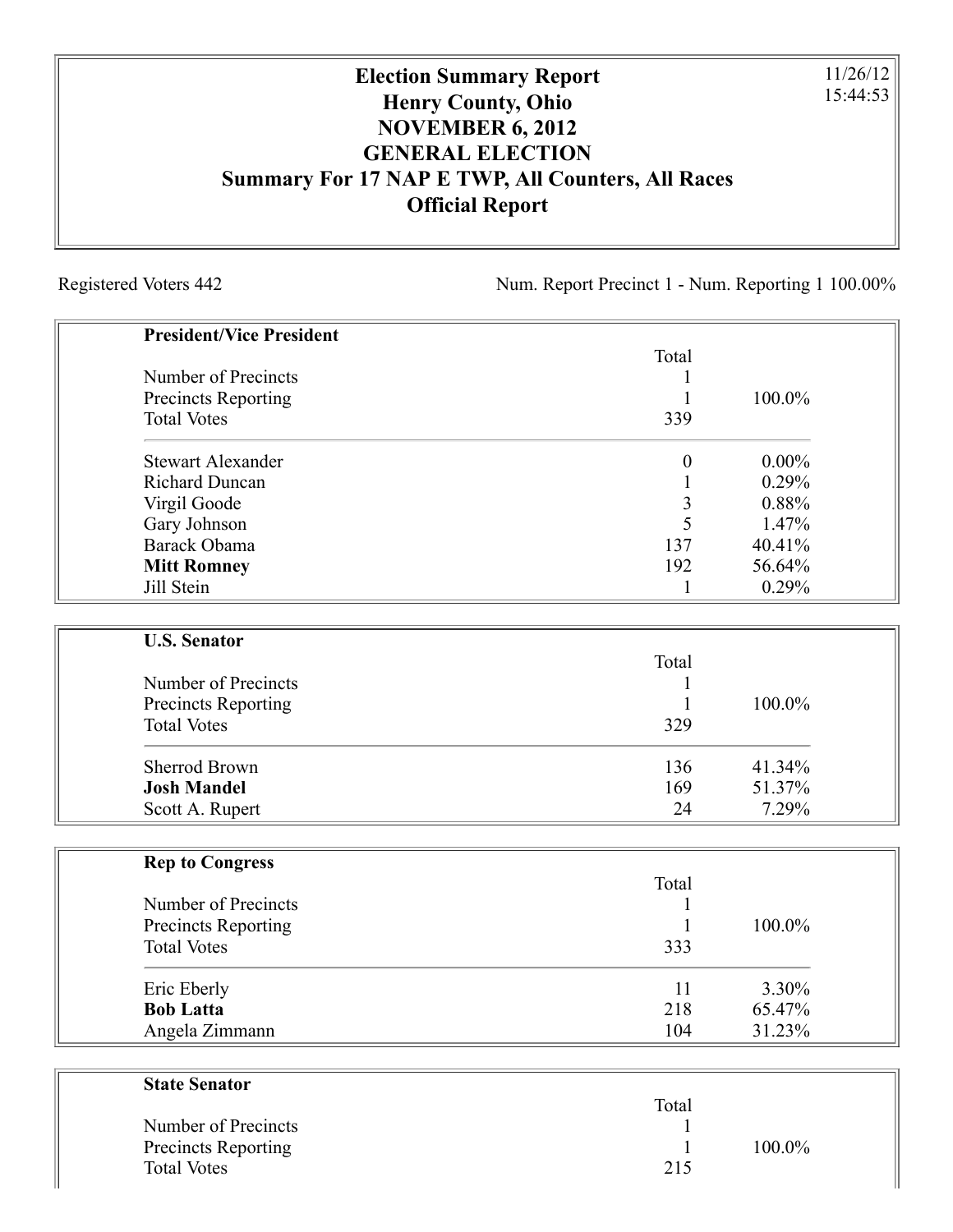| <b>Cliff Hite</b>                  | 215          | 100.00% |  |
|------------------------------------|--------------|---------|--|
|                                    |              |         |  |
| <b>State Representative</b>        | Total        |         |  |
| Number of Precincts                |              |         |  |
| Precincts Reporting                | 1            | 100.0%  |  |
| <b>Total Votes</b>                 | 319          |         |  |
| John H. Vanover                    | 97           | 30.41%  |  |
| Lynn R. Wachtmann                  | 222          | 69.59%  |  |
|                                    |              |         |  |
| <b>County Comm 1-2-2013</b>        | Total        |         |  |
| Number of Precincts                | 1            |         |  |
| Precincts Reporting                |              | 100.0%  |  |
| <b>Total Votes</b>                 | 315          |         |  |
| <b>Glenn A. Miller</b>             | 219          | 69.52%  |  |
| Richard C. Myers                   | 96           | 30.48%  |  |
|                                    |              |         |  |
| County Comm 1-3-2013               |              |         |  |
|                                    | Total        |         |  |
| Number of Precincts                |              |         |  |
| Precincts Reporting                |              | 100.0%  |  |
| <b>Total Votes</b>                 | 256          |         |  |
| <b>Robert E. Hastedt</b>           | 256          | 100.00% |  |
|                                    |              |         |  |
| <b>County Auditor</b>              | Total        |         |  |
| Number of Precincts                | $\mathbf{1}$ |         |  |
| Precincts Reporting                | 1            | 100.0%  |  |
| <b>Total Votes</b>                 | 251          |         |  |
|                                    |              |         |  |
| <b>Kevin Garringer</b>             | 251          | 100.00% |  |
|                                    |              |         |  |
| <b>Prosecuting Attorney</b>        | Total        |         |  |
| Number of Precincts                |              |         |  |
| Precincts Reporting                |              | 100.0%  |  |
| <b>Total Votes</b>                 | 274          |         |  |
|                                    |              |         |  |
| John H. Hanna                      | 274          | 100.00% |  |
|                                    |              |         |  |
| <b>Clerk of Court Common Pleas</b> | Total        |         |  |
| Number of Precincts                |              |         |  |
| Precincts Reporting                |              | 100.0%  |  |
| <b>Total Votes</b>                 | 253          |         |  |
|                                    |              |         |  |
|                                    |              |         |  |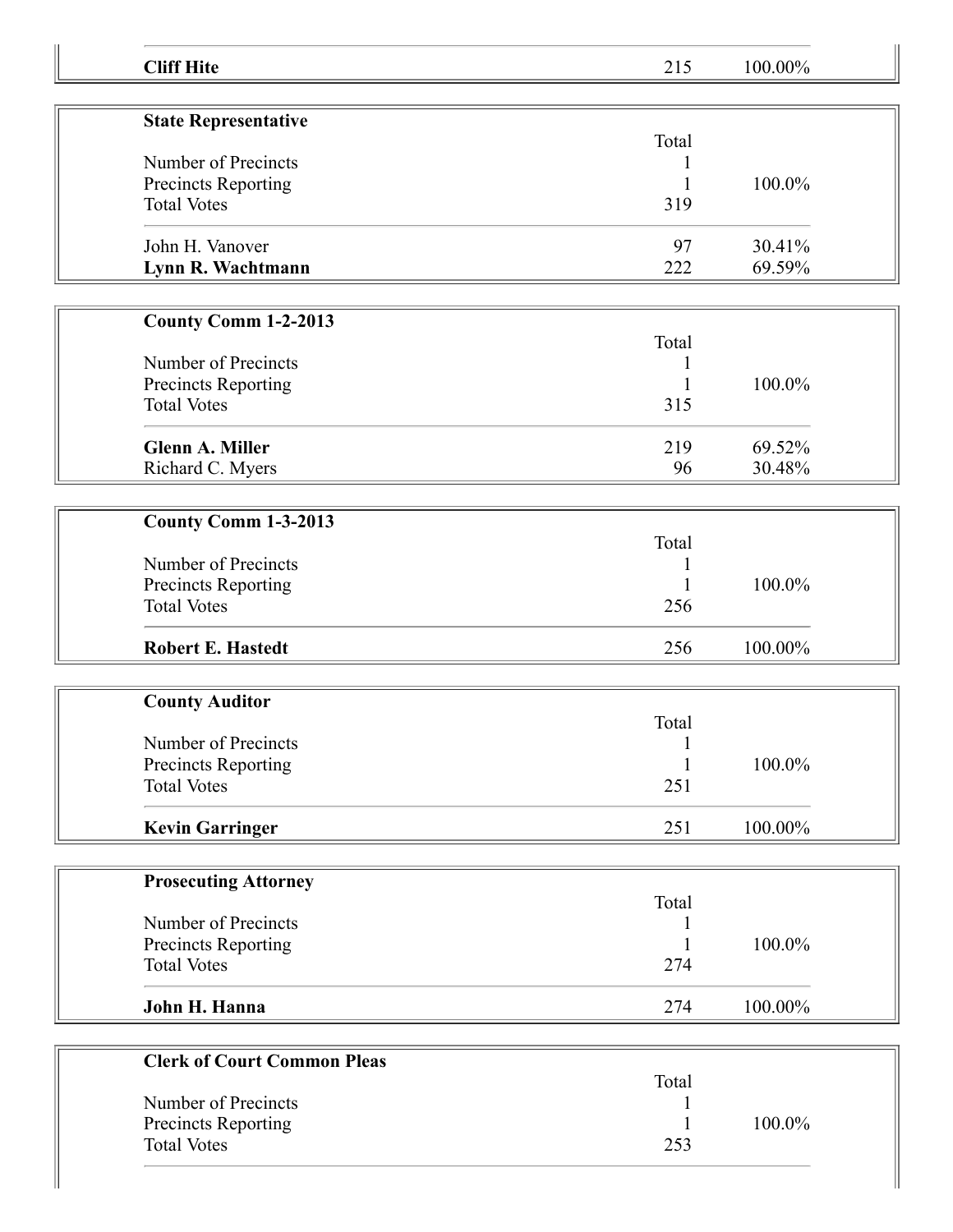| <b>Connie L. Schnitkey</b>                | 253          | 100.00% |  |
|-------------------------------------------|--------------|---------|--|
|                                           |              |         |  |
| <b>Sheriff</b>                            |              |         |  |
|                                           | Total        |         |  |
| Number of Precincts                       |              | 100.0%  |  |
| Precincts Reporting<br><b>Total Votes</b> | 329          |         |  |
|                                           |              |         |  |
| <b>Michael Bodenbender</b>                | 233          | 70.82%  |  |
| John J. Nye                               | 96           | 29.18%  |  |
|                                           |              |         |  |
| <b>County Recorder</b>                    |              |         |  |
|                                           | Total        |         |  |
| Number of Precincts                       |              |         |  |
| Precincts Reporting                       |              | 100.0%  |  |
| <b>Total Votes</b>                        | 230          |         |  |
|                                           |              |         |  |
| <b>Sara L. Myles</b>                      | 230          | 100.00% |  |
|                                           |              |         |  |
| <b>County Treasurer</b>                   |              |         |  |
|                                           | Total        |         |  |
| Number of Precincts                       |              |         |  |
| Precincts Reporting                       |              | 100.0%  |  |
| <b>Total Votes</b>                        | 312          |         |  |
| Zachary T. Riley                          | 130          | 41.67%  |  |
| <b>Calvin G. Spiess</b>                   | 182          | 58.33%  |  |
|                                           |              |         |  |
| <b>County Engineer</b>                    |              |         |  |
|                                           | Total        |         |  |
| Number of Precincts                       | 1            |         |  |
| Precincts Reporting                       | $\mathbf{1}$ | 100.0%  |  |
| <b>Total Votes</b>                        | 226          |         |  |
|                                           |              |         |  |
| <b>Timothy J. Schumm</b>                  | 226          | 100.00% |  |
|                                           |              |         |  |
| <b>County Coroner</b>                     |              |         |  |
|                                           | Total        |         |  |
| Number of Precincts                       |              |         |  |
| Precincts Reporting                       | 1            | 100.0%  |  |
| <b>Total Votes</b>                        | 253          |         |  |
| <b>Marek Skoskiewicz</b>                  | 253          | 100.00% |  |
|                                           |              |         |  |
|                                           |              |         |  |
| <b>State Board of Education</b>           | Total        |         |  |
| Number of Precincts                       |              |         |  |
| Precincts Reporting                       |              | 100.0%  |  |
| <b>Total Votes</b>                        | 207          |         |  |
|                                           |              |         |  |
| <b>Stanley Jackson</b>                    | 83           | 40.10%  |  |
|                                           |              |         |  |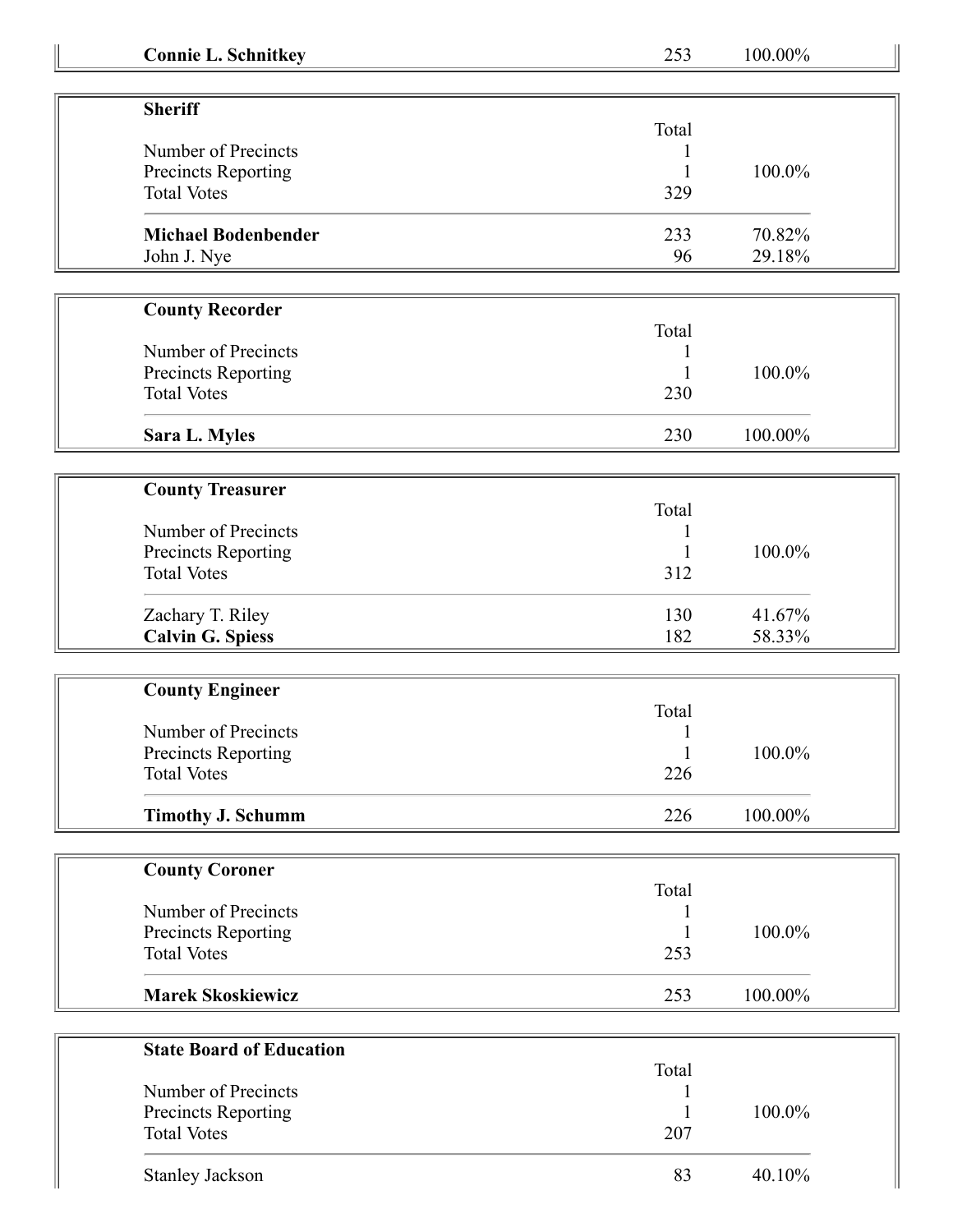| Justice Sup Crt 1-1-2013   |       |           |
|----------------------------|-------|-----------|
|                            | Total |           |
| Number of Precincts        |       |           |
| <b>Precincts Reporting</b> |       | $100.0\%$ |
| <b>Total Votes</b>         | 244   |           |
| <b>Terrence O"Donnell</b>  | 194   | 79.51%    |
| Mike Skindell              | 50    | 20.49%    |

## **Justice Sup Crt 1-2-2013**

|                       | Total |           |
|-----------------------|-------|-----------|
| Number of Precincts   |       |           |
| Precincts Reporting   |       | $100.0\%$ |
| <b>Total Votes</b>    | 240   |           |
| <b>Robert R. Cupp</b> | 142   | 59.17%    |
| William M. O'Neill    | 98    | 40.83%    |

## **Justice Sup Crt 12-31-2014**

| Number of Precincts<br><b>Precincts Reporting</b>                           | Total            | $100.0\%$        |
|-----------------------------------------------------------------------------|------------------|------------------|
| <b>Total Votes</b><br><b>Yvette McGee Brown</b><br><b>Sharon L. Kennedy</b> | 235<br>69<br>166 | 29.36%<br>70.64% |

| <b>Judge of Court of Appeals</b> |       |         |  |
|----------------------------------|-------|---------|--|
|                                  | Total |         |  |
| Number of Precincts              |       |         |  |
| Precincts Reporting              |       | 100.0%  |  |
| <b>Total Votes</b>               | 196   |         |  |
| John R. Willamowski              | 196   | 100.00% |  |

| <b>State Issue 1</b> |       |        |
|----------------------|-------|--------|
|                      | Total |        |
| Number of Precincts  |       |        |
| Precincts Reporting  |       | 100.0% |
| <b>Total Votes</b>   | 301   |        |
| <b>YES</b>           | 75    | 24.92% |
| NO                   | 226   | 75.08% |

| <b>State Issue 2</b>       |       |        |
|----------------------------|-------|--------|
|                            | Total |        |
| Number of Precincts        |       |        |
| <b>Precincts Reporting</b> |       | 100.0% |
| <b>Total Votes</b>         | 305   |        |